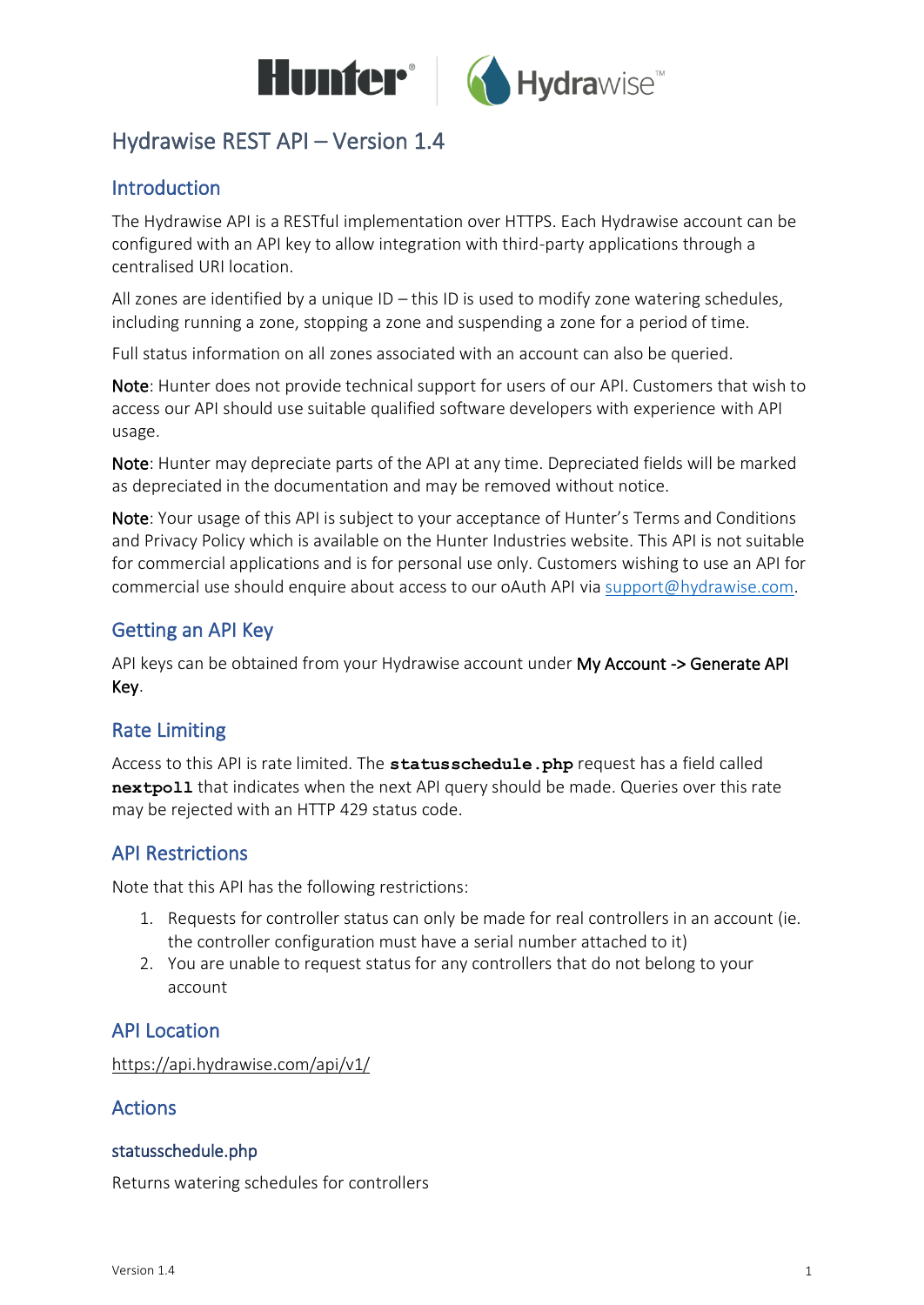



#### Parameters

| Parameters are supplied in URL (HTTP GET) |                                                                                                            |  |  |
|-------------------------------------------|------------------------------------------------------------------------------------------------------------|--|--|
| api key                                   | API key for your account                                                                                   |  |  |
| controller id<br>(optional)               | The unique identifier for your controller. This is required when<br>your account has multiple controllers. |  |  |

| Response                                   |         |                                                              |                                                                                             |                                                                                                      |  |  |
|--------------------------------------------|---------|--------------------------------------------------------------|---------------------------------------------------------------------------------------------|------------------------------------------------------------------------------------------------------|--|--|
| The response is in a JSON formatted string |         |                                                              |                                                                                             |                                                                                                      |  |  |
| message                                    | string  | Status message for account                                   |                                                                                             |                                                                                                      |  |  |
| nextpoll                                   | integer |                                                              | Indication of number of seconds until you should make your<br>next request to this endpoint |                                                                                                      |  |  |
| time                                       | integer | UNIX epoch                                                   |                                                                                             |                                                                                                      |  |  |
| relays                                     | array   |                                                              |                                                                                             | List of zones with next zone watering details:                                                       |  |  |
|                                            |         | Options                                                      |                                                                                             |                                                                                                      |  |  |
|                                            |         | relay_id                                                     | integer                                                                                     | Unique ID for this zone                                                                              |  |  |
|                                            |         | relay                                                        | integer                                                                                     | Physical zone number                                                                                 |  |  |
|                                            |         | name                                                         | string                                                                                      | Zone name                                                                                            |  |  |
|                                            |         | timestr                                                      | string                                                                                      | Next time this zone will water in<br>friendly string format                                          |  |  |
|                                            |         | time                                                         | integer                                                                                     | Number of seconds until the nex<br>programmed run. Value will be<br>if a run is in progress          |  |  |
|                                            |         | run                                                          | string                                                                                      | Length of next run time. If a run<br>in progress value will indicate<br>number of seconds remaining. |  |  |
| master                                     | seconds | (Optional) Master zone number                                |                                                                                             |                                                                                                      |  |  |
| master_timer                               | seconds | (Optional) Zone delay if mater configured                    |                                                                                             |                                                                                                      |  |  |
| sensors                                    | array   | List of configured sensors for the current active controller |                                                                                             |                                                                                                      |  |  |
|                                            |         | Options                                                      |                                                                                             |                                                                                                      |  |  |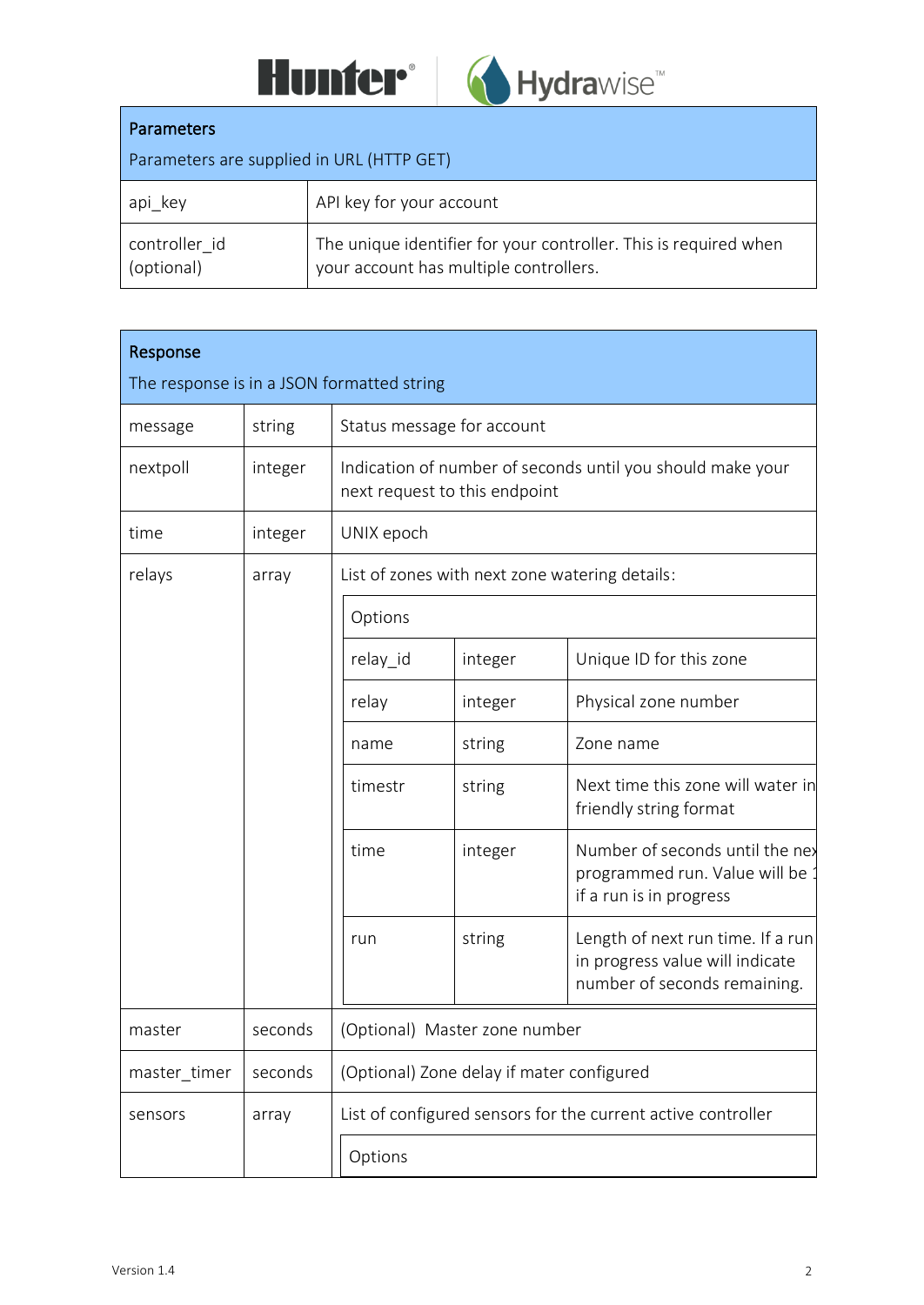|  | <b>Hunter</b> ® |  |
|--|-----------------|--|
|  |                 |  |



|        |         | -------------  |         |
|--------|---------|----------------|---------|
| input  | integer | Input number   |         |
| type   | integer | Type of sensor |         |
| mode   | integer | Sensor mode    |         |
| relays | array   |                |         |
|        |         | Options        |         |
|        |         | id             | Zone ID |

## customerdetails.php

Returns details on all controllers associated with customer's account.

| <b>Parameters</b>                         |                          |  |
|-------------------------------------------|--------------------------|--|
| Parameters are supplied in URL (HTTP GET) |                          |  |
| api key                                   | API key for your account |  |
| type                                      | Set to 'controllers'     |  |

| Response<br>The response is in a JSON formatted string |         |                                                  |         |                                      |  |  |         |  |  |
|--------------------------------------------------------|---------|--------------------------------------------------|---------|--------------------------------------|--|--|---------|--|--|
| controller id                                          | integer | Unique ID for current active controller          |         |                                      |  |  |         |  |  |
| customer_id                                            | integer | Unique customer ID                               |         |                                      |  |  |         |  |  |
| controllers                                            | array   | List of controllers associated with this account |         |                                      |  |  |         |  |  |
|                                                        |         |                                                  |         |                                      |  |  | Options |  |  |
|                                                        |         | name                                             | string  | Name of controller                   |  |  |         |  |  |
|                                                        |         | last_contact                                     | string  | Last time we<br>contacted controller |  |  |         |  |  |
|                                                        |         | serial number                                    | string  | Serial number of<br>controller       |  |  |         |  |  |
|                                                        |         | controller id                                    | integer | Unique ID of<br>controller           |  |  |         |  |  |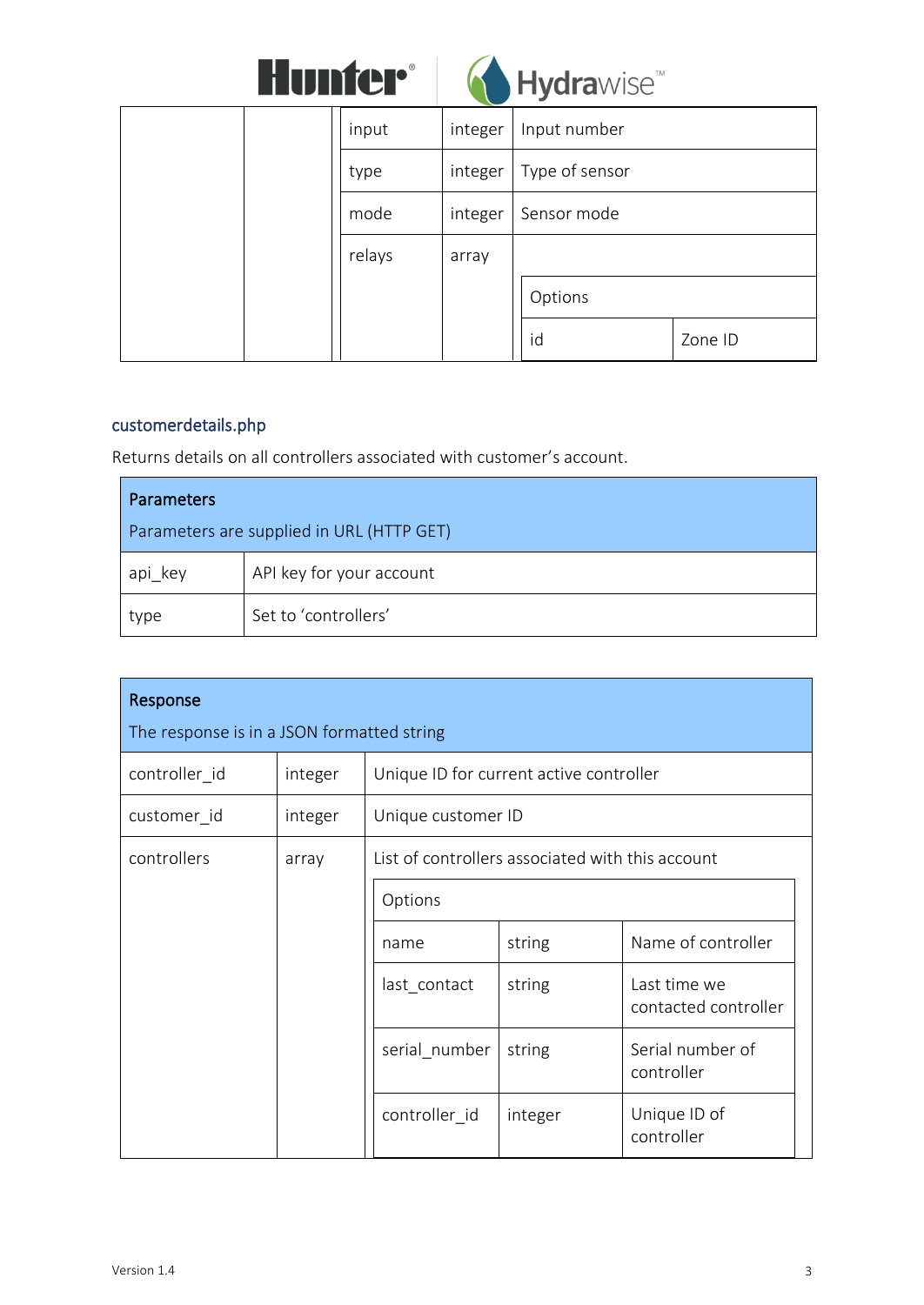



|                    |         | status                                 | string | Controller status |  |
|--------------------|---------|----------------------------------------|--------|-------------------|--|
| current_controller | string  | Name of current active controller      |        |                   |  |
| controller id      | integer | Unique ID of current active controller |        |                   |  |
| customer id        | integer | Unique customer ID                     |        |                   |  |

#### setzone.php

Manual change zone status. User can request zone to run now, cancel currently running zone, or suspend zones for a custom period of time.

| <b>Parameters</b> | Parameters are supplied in URL (HTTP GET) |                                  |                                           |
|-------------------|-------------------------------------------|----------------------------------|-------------------------------------------|
| api_key           | API key for your account                  |                                  |                                           |
| action            | Action to take -                          |                                  |                                           |
|                   | stop                                      |                                  | Stop zone which matches relay_id          |
|                   | Additional parameters                     |                                  |                                           |
|                   |                                           | relay_id                         | Unique zone ID                            |
|                   | stopall                                   | Stop all currently running zones |                                           |
|                   | run                                       | Run zone for a period of time    |                                           |
|                   |                                           | Additional parameters            |                                           |
|                   |                                           | period id                        | 999                                       |
|                   |                                           | custom                           | Number of seconds to run<br>zone for      |
|                   |                                           | relay_id                         | Unique zone ID                            |
|                   | runall                                    |                                  | Run all zones for a period of time        |
|                   |                                           | Additional parameters            |                                           |
|                   |                                           | period id                        | 999                                       |
|                   |                                           | custom                           | Number of seconds to run all<br>zones for |
|                   | suspend                                   |                                  | Suspend zone for a period of time         |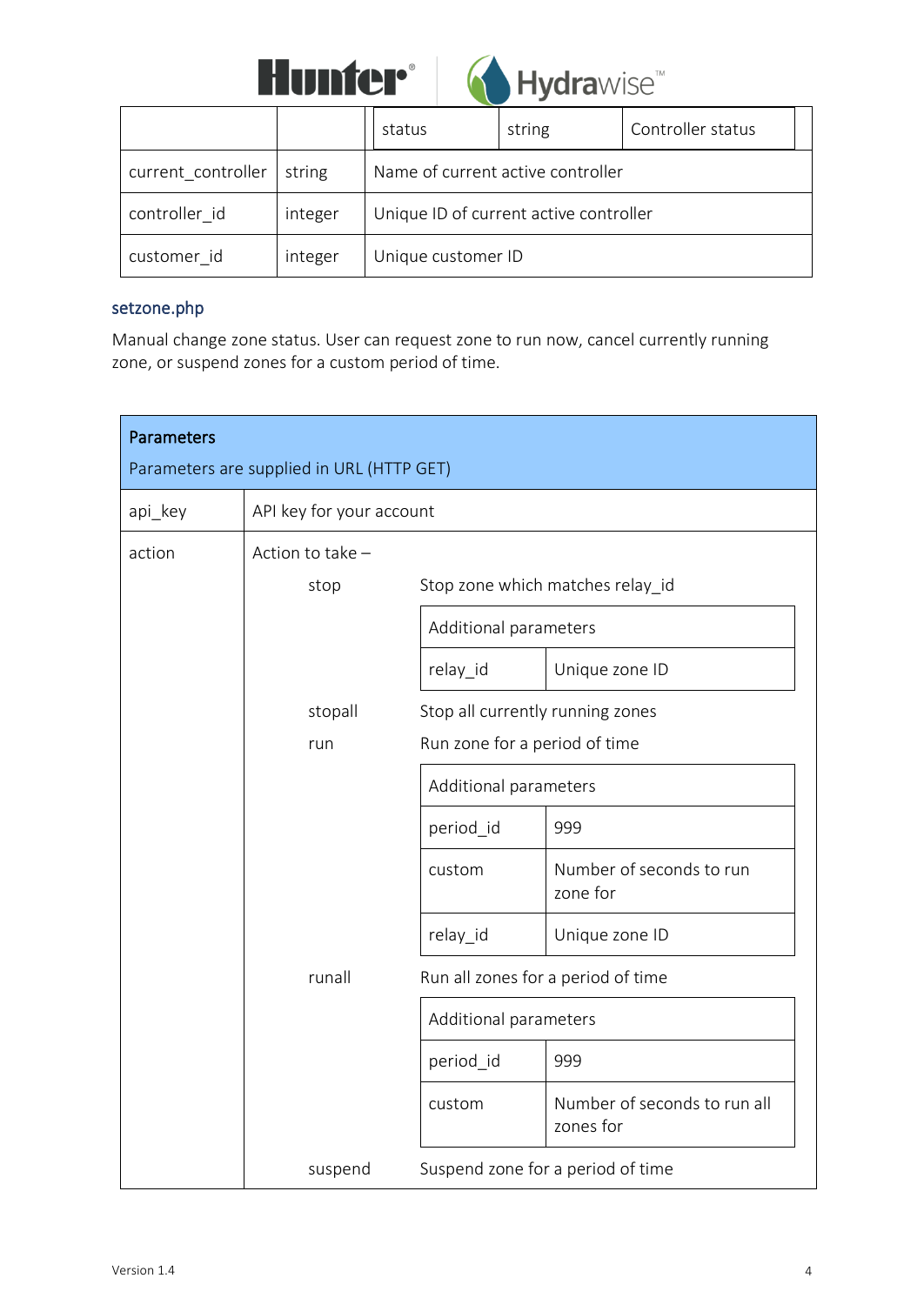



|                             | suspendall                        | Additional parameters                            |                                                                       |  |
|-----------------------------|-----------------------------------|--------------------------------------------------|-----------------------------------------------------------------------|--|
|                             |                                   | period id                                        | 999                                                                   |  |
|                             |                                   | custom                                           | The Unix time epoch to<br>suspend the zone until                      |  |
|                             |                                   | relay id                                         | Unique zone ID                                                        |  |
|                             |                                   |                                                  | Suspend all zones for a period of time                                |  |
|                             |                                   | Additional parameters                            |                                                                       |  |
|                             |                                   | period id                                        | 999                                                                   |  |
|                             | custom                            | The Unix time epoch to<br>suspend the zone until |                                                                       |  |
| controller id<br>(optional) | account has multiple controllers. |                                                  | The unique identifier for your controller. This is required when your |  |

| Response                                   |        |                     |                                                             |  |  |
|--------------------------------------------|--------|---------------------|-------------------------------------------------------------|--|--|
| The response is in a JSON formatted string |        |                     |                                                             |  |  |
| message                                    | string |                     | Status information on command                               |  |  |
| message_type                               | string | Type of message $-$ |                                                             |  |  |
|                                            |        | error               | The 'message' is an error message                           |  |  |
|                                            |        | info                | Command was successful and 'message' is a status<br>message |  |  |

## Example usage

#### Querying controller configuration:

This query provides controller information including, zone names, zone id (relay id), next run times and sensor information. Note that controller id parameter may be required if your account has multiple controllers.

[https://api.hydrawise.com/api/v1/statusschedule.php?api\\_key=<Your API Key>](https://api.hydrawise.com/api/v1/statusschedule.php?api_key=%3cYour%20API%20Key%3e)

Sample Response:

```
{"time": 1582158396,"nextpoll": 60,"message": "","simRelays": 1,"options":
1,"stupdate": 0,"expanders": [],"sensors": [],"relays": [{"relay_id": 41771
,"time": 45204,"type": 1,"run": 120,"relay": 1,"name": "Zone 1 
VSS","period": 259200,"timestr": "00:00"},{"relay_id": 5,"time": 45324,"typ
e": 2,"run": 660,"relay": 4,"name": "Daily","period": 259200,"timestr": "00
```